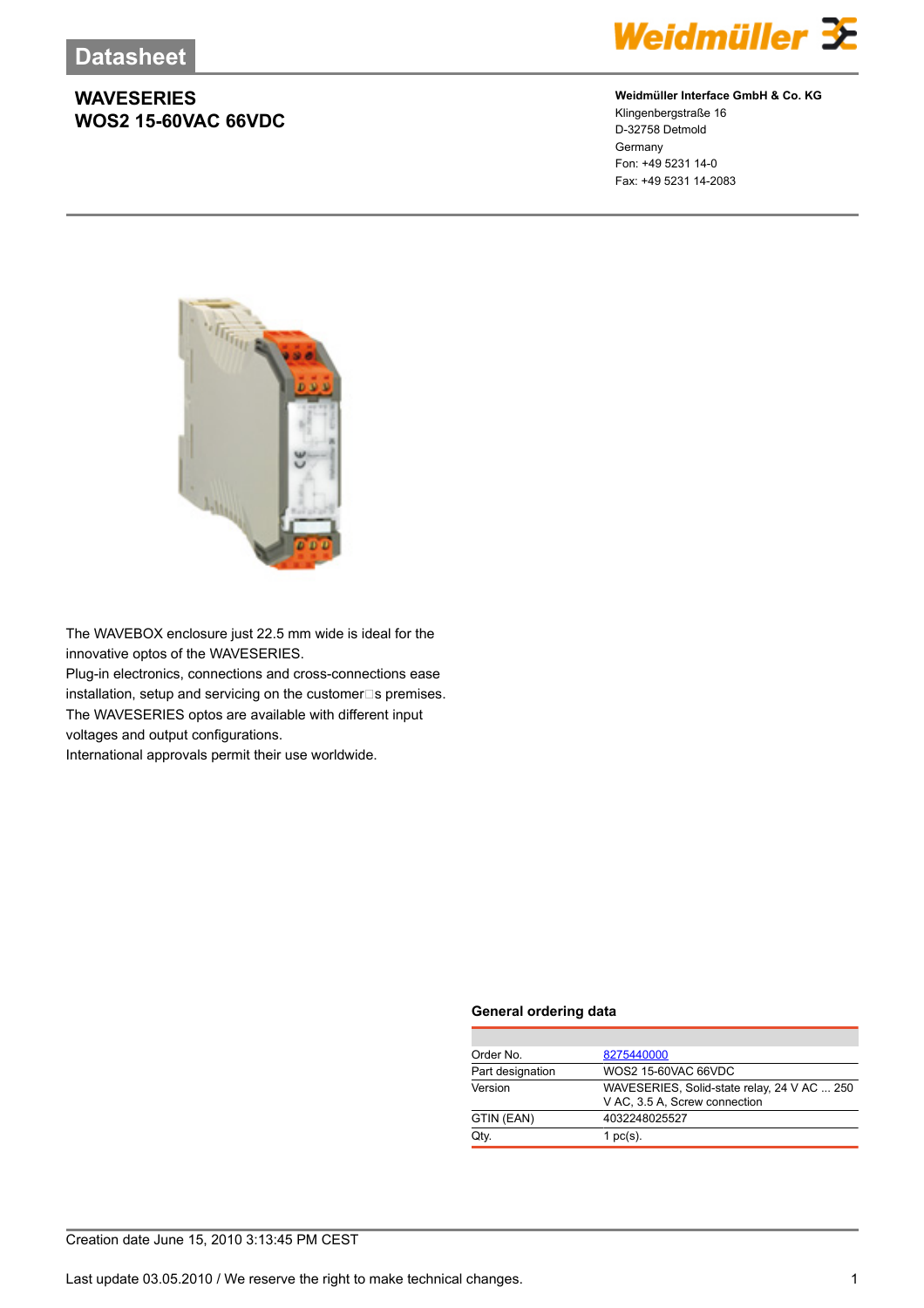## **WAVESERIES WOS2 15-60VAC 66VDC**

## **Technical data**



**Weidmüller Interface GmbH & Co. KG** Klingenbergstraße 16 D-32758 Detmold

Germany Fon: +49 5231 14-0 Fax: +49 5231 14-2083

| Dimensions (1)                          |                                                                |                                 |                                              |
|-----------------------------------------|----------------------------------------------------------------|---------------------------------|----------------------------------------------|
|                                         |                                                                |                                 |                                              |
| Length                                  | 92.4 mm                                                        | Width                           | 22.5 mm                                      |
| Height                                  | 112.4 mm                                                       |                                 |                                              |
| temperature                             |                                                                |                                 |                                              |
|                                         |                                                                |                                 |                                              |
| Ambient temperature (operational)       | -25 °C+50 °C                                                   | Storage temperature             | -40 °C+85 °C                                 |
| <b>Approvals</b>                        |                                                                |                                 |                                              |
| Approvals institutes                    | CSA; CURUS; GOSTME25;<br>CЕ                                    |                                 |                                              |
| <b>Control side</b>                     |                                                                |                                 |                                              |
|                                         |                                                                |                                 |                                              |
| Power rating                            | 0.31 VA / 0.33 W                                               | Rated auxiliary voltage         | No                                           |
| Rated control voltage                   | 15 V UC60 V AC/66 V DC                                         |                                 |                                              |
| <b>General data</b>                     |                                                                |                                 |                                              |
|                                         |                                                                |                                 |                                              |
| Standards                               | EN 50178                                                       | Humidity                        | 40°C / 93% rel. humidity, no<br>condensation |
| Conductor connection system             | Screw connection                                               | DIN Rail compatibility          | <b>TS 35</b>                                 |
| Insulation coordination (EN 50 178)     |                                                                |                                 |                                              |
|                                         |                                                                |                                 |                                              |
| Clearance and creepage distances for    |                                                                | Overvoltage category            |                                              |
| control/load side<br>Pollution severity | $\geq 5.5$ mm<br>2                                             | Rated impulse withstand voltage | Ш<br>6 kV                                    |
| Rated voltage                           | 300 V                                                          |                                 |                                              |
|                                         |                                                                |                                 |                                              |
| Load side                               |                                                                |                                 |                                              |
| Protective circuit, load side           | RC combination with varistor                                   | Rated auxiliary voltage         | No                                           |
| Rated switching current                 | 3.5A                                                           | Rated switching voltage         | 24 V AC  250 V AC                            |
| Short-circuit-proof                     | No                                                             | Status indicator load side      | LED green in output                          |
| Switch-off delay                        | max. 20 ms                                                     | Switch-on delay                 | max. 20 ms                                   |
| Voltage drop at max. load               | 1.6V                                                           |                                 |                                              |
| <b>Dimensions</b>                       |                                                                |                                 |                                              |
|                                         |                                                                |                                 |                                              |
| Clamping range, nom.                    | $1.5$ mm <sup>2</sup>                                          | Clamping range, min.            | $0.5$ mm <sup>2</sup>                        |
| Clamping range, max.                    | $2.5$ mm <sup>2</sup>                                          |                                 |                                              |
| <b>Classifications</b>                  |                                                                |                                 |                                              |
| eClass 5.1                              | 27-27-09-90                                                    | eClass 6.0                      | 27-27-09-90                                  |
| <b>Notes</b>                            |                                                                |                                 |                                              |
|                                         |                                                                |                                 |                                              |
| Note, technical data                    | Cross-connectors and markers - refer to WAVESERIES accessories |                                 |                                              |